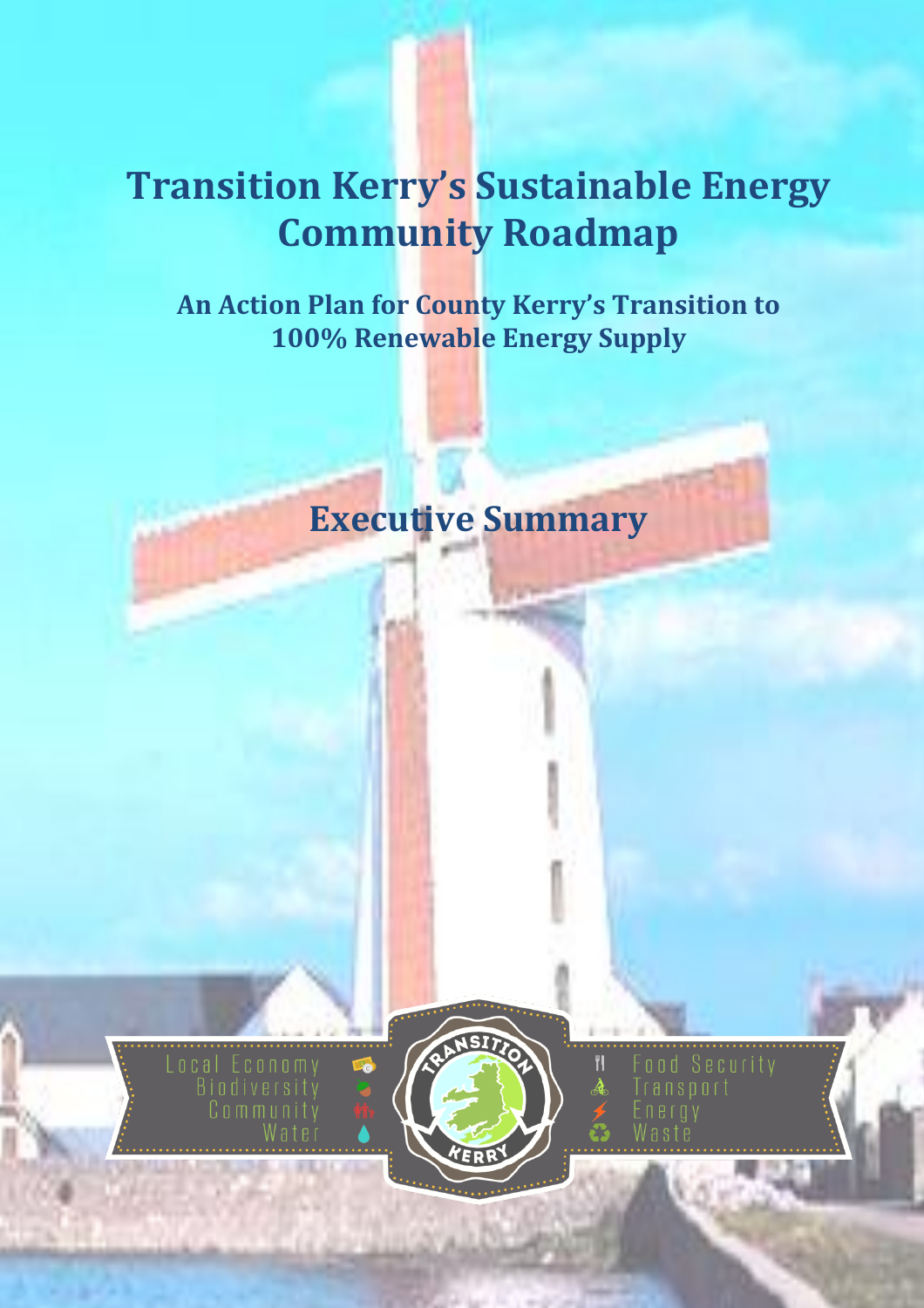#### **About the Study**

This report was commissioned by Transition Kerry, a community initiative aiming to accelerate the change to a more resilient, more sustainable future for Kerry.

The study was undertaken by a consortium led by XD Sustainable Energy Consulting Ltd. and was supported by Kerry Local Authorities as well as North East Kerry Development Partnership and South Kerry Development Partnership with LEADER funding.

The overall objective of the study is to assist communities in Kerry to develop a strong, positive vision of its sustainable energy future and plan the journey for the transition of the county towards 100% renewable energy supply by 2030.

The specific objectives of the study were to:

- Define the energy balance (supply and demand), energy expenditure and energyrelated CO2 emissions for the county for a baseline year (2008), against which energy efficiency and renewable energy targets for the county can be set;
- Review the energy infrastructure currently in place in the county and assess the potential renewable energy resource available within county Kerry's boundaries and offshore along its coastline;
- Model and compare different scenarios for the transition of the energy systems in Kerry towards 100% renewable energy supply, assessing their economic, social and environmental impacts;
- Analyse the framework for community participation in renewable energy development in Kerry and define a roadmap for community-based renewable energy co-operatives to become a key driver in the energy transition of the county.

Outputs from this study have already been utilised by Kerry County Council/Tralee Town Council as part of their Sustainable Energy Communities programme, and as part of the recent Covenant of Mayors funding proposal.

The study has also been brought to the attention of the Department of Communications, Energy and Natural Resources, in response to recent public consultation processes relating to energy regulation and policy development.

The study is intended to complement existing initiatives in the area of sustainable energy development in Kerry, and it is hoped that the study will stimulate wider discussion and community participation in the area.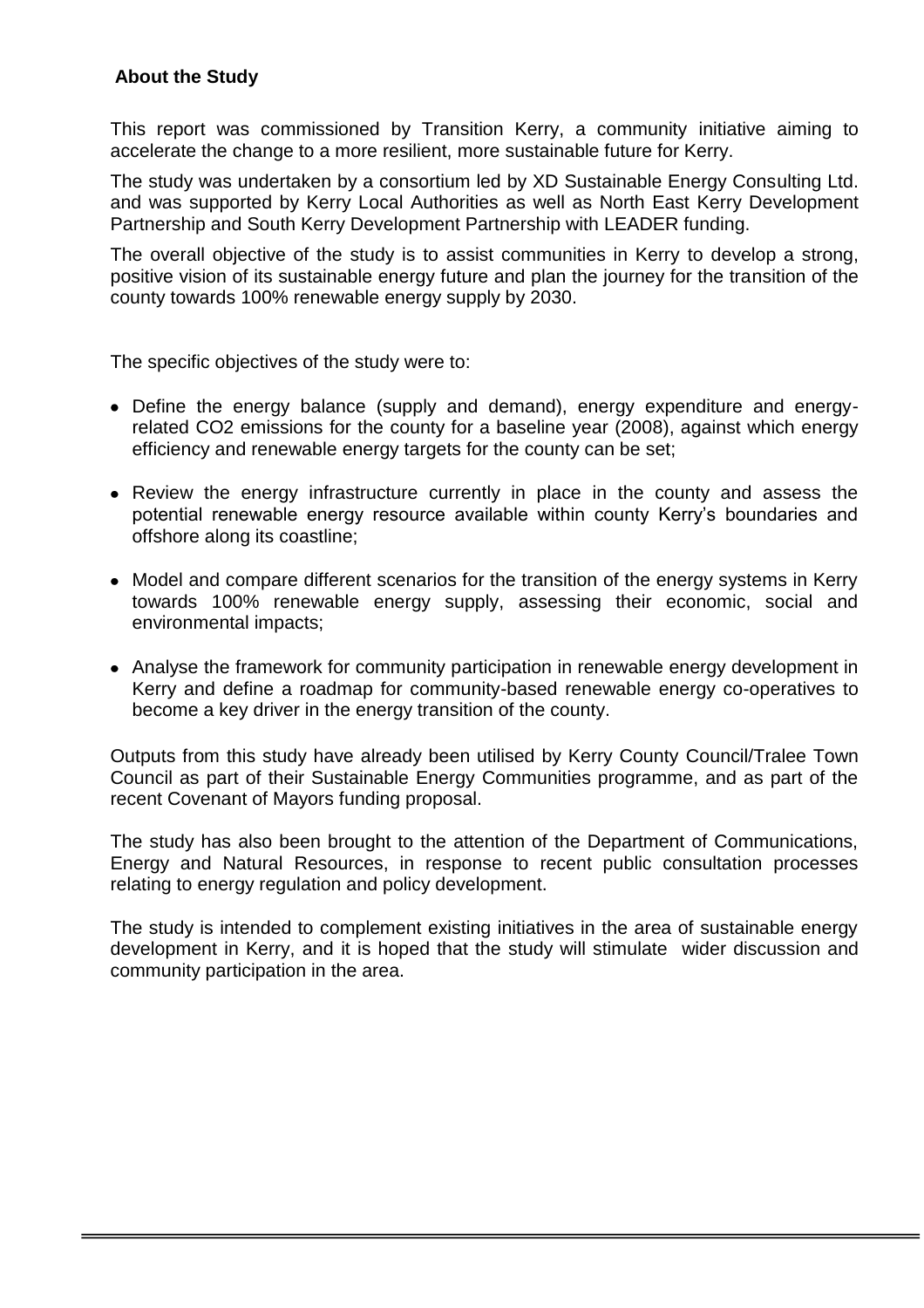## **1. Energy and Emissions Balance in County Kerry – Where we are now.**

The energy balance of the county was developed for **2008 as baseline year**, using a mixture of bottom-up data collected via surveys and 'top-down' data extrapolated from national statistics. This analysis breaks down energy demand by socio-economic sector and by fuel, and translates energy demand in related CO2 emissions and energy expenditure.

- **Energy expenditure is almost €470 million per year in Kerry, equivalent to approx. €3,230 per capita per year.**
- **The residential sector, spends €227 million on energy or an average of €4,300 per household per annum on energy and transport fuels.**
- **The total energy demand for the county was estimated at almost 4**   $\bullet$ **TWh/year in 2008, equivalent to 345,000 tonnes of oil per annum.**

The study highlights a dangerous over reliance on oil in the county. Kerry is highly dependent on oil for more than half of its energy usage **(57%)**, mainly as a heating fuel and transport fuel. Solid fuels, traditionally a home heating staple, occupy a significantly higher share of energy demand in Kerry **(12%)** compared to national usage **(7%).** It is significant that all of these imported fuels, including oil, arrive into Kerry by road.

Electricity represents **26% (766 GWh/yr)** of the final energy usage, significantly more than the national share of electricity at **17%**.



Locally produced renewable electricity contributes to c.**18%** of the county's electricity demand. Considering the national primary fuel mix of electricity consumed in Kerry that is not produced locally (including its own share of renewable electricity) in 2008, the carbon factor for the Kerry electricity mix is estimated at **0.47 kgCO2/kWh** compared to **0.55 kgCO2/kWh** at national level.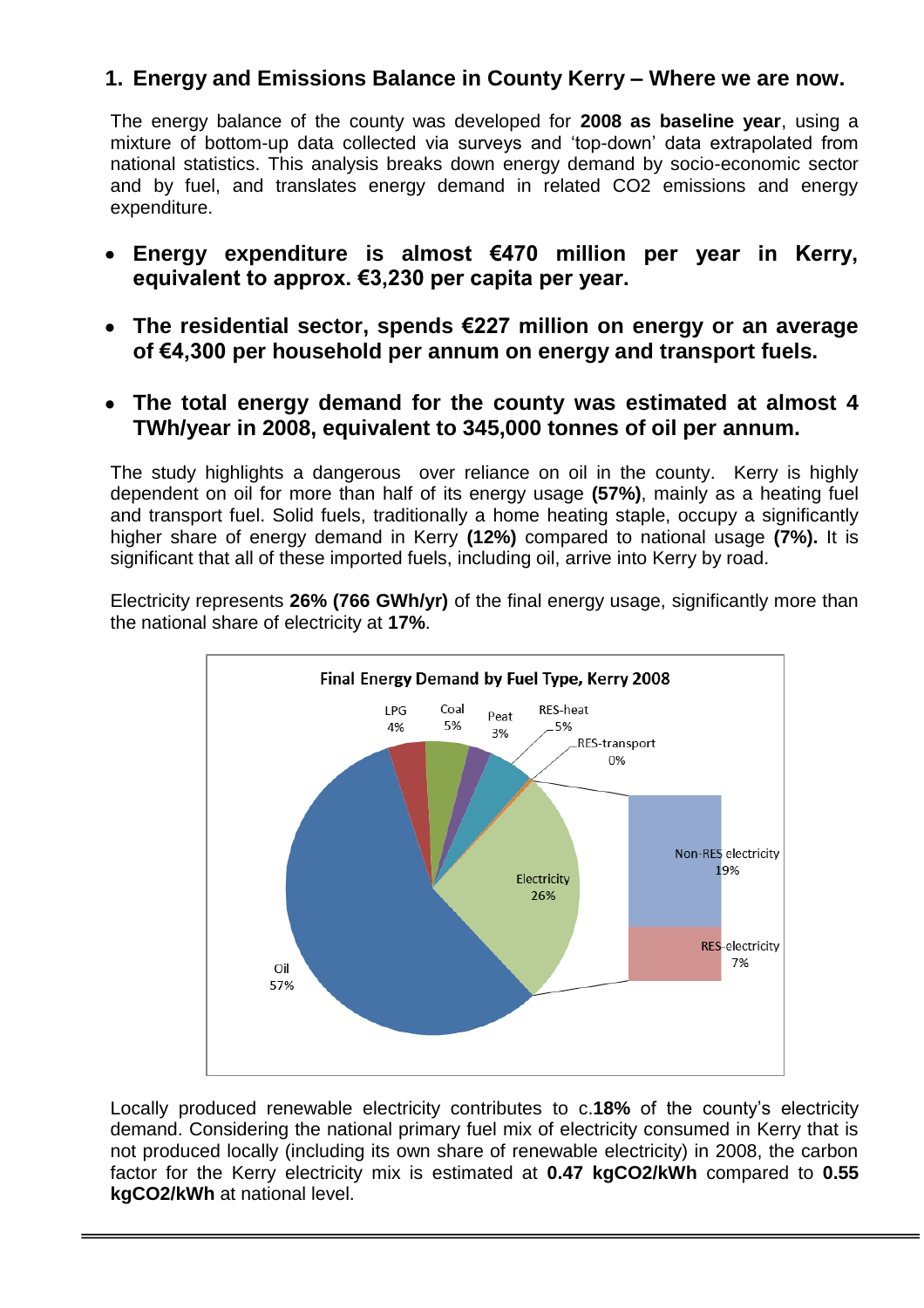Despite the high levels of renewables in the mix, electricity is the main greenhouse gas emissions contributor in the county, which accounts for the fact that the grid electricity in Ireland has a high primary energy to delivered energy factor **(2.25 in 2008**) and is generated in a large part by coal and natural gas.

### **Overall energy usage in the county is responsible for the emission of 1.22 million tonnes of CO2 per year, equivalent to 8.8 tonne per person.**

The average national average is approx. **11 tonnes** (Source SEAI). The social cost of energy -related CO2 emissions in the county is estimated at c. **€ 28 million** per year.



Households and services are the main contributors to energy-related CO2 emissions in Kerry, on account of their thermal energy usage but more importantly their high levels of electricity consumption.

| Annual energy-related CO2 emissions in Co. Kerry 2008 (,000 tCO2/yr) |         |        |        |        |          |             |                  |              |
|----------------------------------------------------------------------|---------|--------|--------|--------|----------|-------------|------------------|--------------|
|                                                                      |         |        |        |        |          |             | <b>Transport</b> |              |
|                                                                      | Oil     | LPG    | Coal   | Peat   | Nat. Gas | Electricity | fuels            | <b>Total</b> |
| <b>Residential</b>                                                   | 148.509 | 13.771 | 57.544 | 36.364 | 0.000    | 169.139     | 182.355          | 607.7        |
| <b>Public services</b>                                               | 5.893   | 0.091  |        |        |          | 17.544      | 2.588            | 26.1         |
| <b>Commercial services</b>                                           | 21.174  | 23.469 | 0.505  |        |          | 243.558     | 88.205           | 376.9        |
| <b>Agriculture &amp; Fisheries</b>                                   |         |        |        |        |          | 16.537      | 52.707           | 69.2         |
| Industry                                                             | 53.579  |        | 7.551  |        |          | 43.571      | 36.223           | 140.9        |
| <b>Total</b>                                                         | 229.2   | 37.3   | 65.6   | 36.4   | 0.0      | 490.3       | 362.1            | 1220.9       |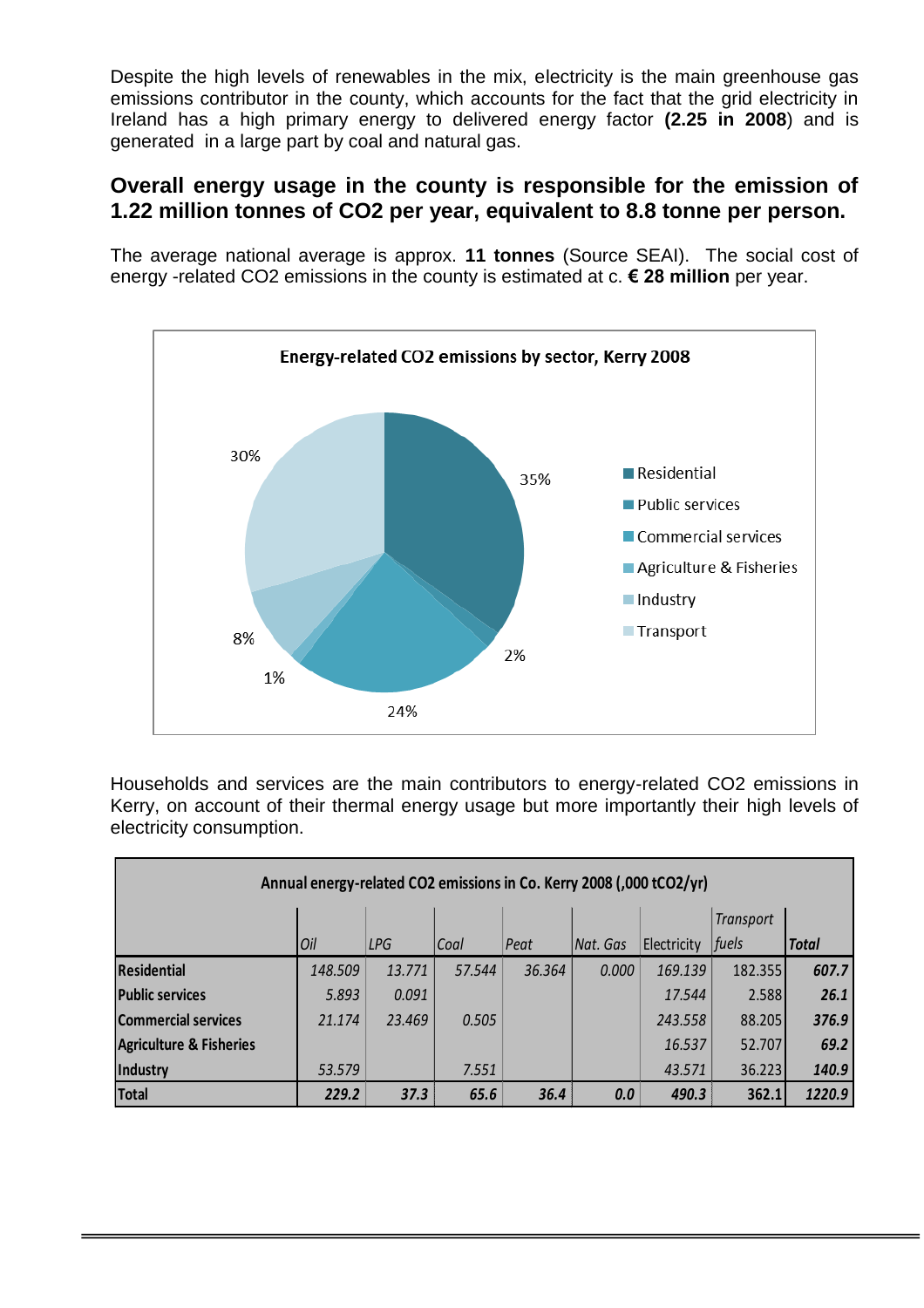#### **2. Renewable Energy Resources Potential – What We Have.**

The study conducted a comprehensive assessment of the potential renewable energy resources available to meet Kerry's burgeoning energy demand.

The bulk of the resource lies with on-shore and offshore wind energy as well as wave energy, which together can potentially generate an amount of electricity equivalent to over 5 times the total final energy demand of the county.



The theoretical potential of biomass in the study area has been estimated at circa **2 TWh/yr** or **50 % of the final energy consumption in the area.** The potential consists primarily in woody biomass from forestry and energy crops (55% of total biomass). Grass silage together with other wet organic by-products of agriculture, municipalities and industry can be digested anaerobically for producing biogas **(0.9 TWh/y r potential)**.



Despite our weather, solar technologies have an energy potential of **1.2 TWh/yr**, or **over 30% of the county's final energy demand**. Geothermal heat pumps could also provide a substantial part of the thermal energy demand in the county and could play an important role as an energy storage technology.

**The total figure of 42 TWh of renewable energy resource potentially available in the study area, including its adjacent offshore area, is approximately 10 times current energy demand.**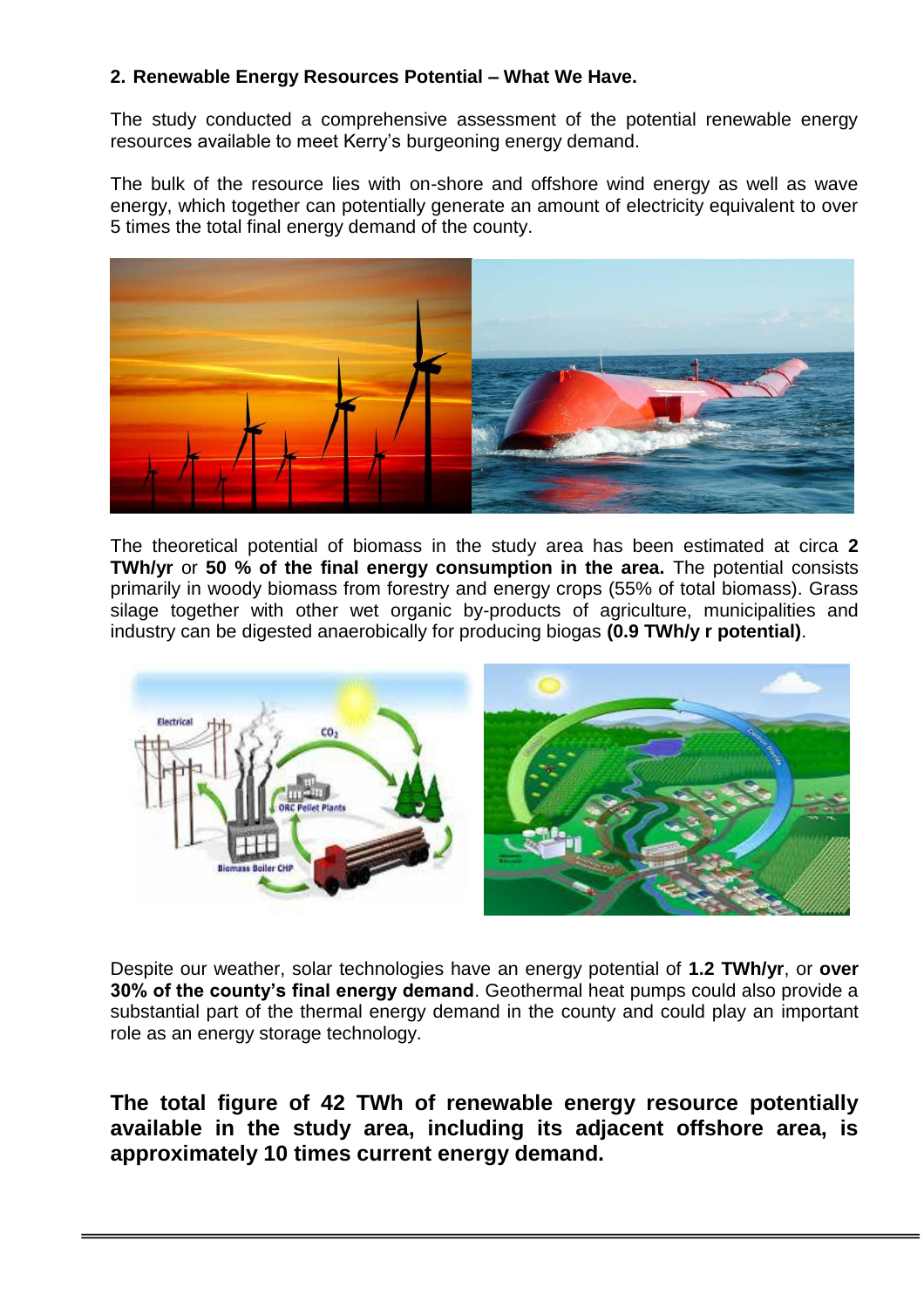#### **3. Technological Pathways to 100% Renewable Energy Systems in Kerry**

#### **Where We Want To Go From Here…**

The next step was to explore technological pathways for the transition of energy systems in Kerry to 100% renewable energy supply within the next 17 years.

To do so, we undertook a process of iterative modelling of a series of future energy system scenarios with EnergyPLAN, a modelling software developed by the University of Aalborg in Denmark. The model aims to optimise the technical operation of the overall energy system by integrating electricity, thermal and transport systems, while balancing supply and demand within the region. The model provides a series of technical, environmental and economic indicators on the basis of which these scenarios can be compared. 100% renewable energy scenarios were benchmarked against the 2008 baseline and against a business as usual scenario representing a continuation of the current national policy for renewable energy.

Future energy system scenarios were included for a 25% reduction in final energy use by 2030 through energy efficiency. Out of the modelling process, the following energy system transformation scenario emerges as the most advantageous for the county:

*"By 2030, the county will be capable of becoming energy self sufficient on the basis of its own renewable energy resources. Households, businesses and industry in larger towns will be supplied renewable heat via district heating systems harnessing heat from wood-fired power stations, industrial processes and large solar arrays. Rural dwellers will have switched to heat pumps and solar heating systems, supplemented with wood stoves. In terms of electricity supply, wind energy will cover up to 45% of total energy requirements of the county. Solar power will also play a significant role in the electricity mix'.*

Biomass is the other pillar of future renewable-based energy system scenarios, as a primary fuel to supply heat, electricity and transport fuels (50% of the overall primary energy requirement). Meeting future biomass fuel needs will require an ambitious programme of supply chain development to mobilise existing feedstock and create new sources with energy crop cultivation and energy specific forest management.

The energy system and its users will have a high degree of intelligence enabled by IT solutions, and will be capable of responding to intermittent renewable energy supply by adapting their energy usage, using battery storage in electric vehicles, storing heat with heat pumps, etc. Hydrogen production will also play a key role in balancing supply and demand within the county.

The technological transformation of the energy system of the county will require a **longterm investment plan which could total up to €1.8 billion**. However, the increase in capital cost will be largely compensated by the elimination of the county's fossil fuel expenditure – the bulk of which leaves the local economy.

Overall, the total annual economic costs of the recommended 100% renewable energy system in 2030 will be 15% higher than those calculated for the 2008 baseline scenario.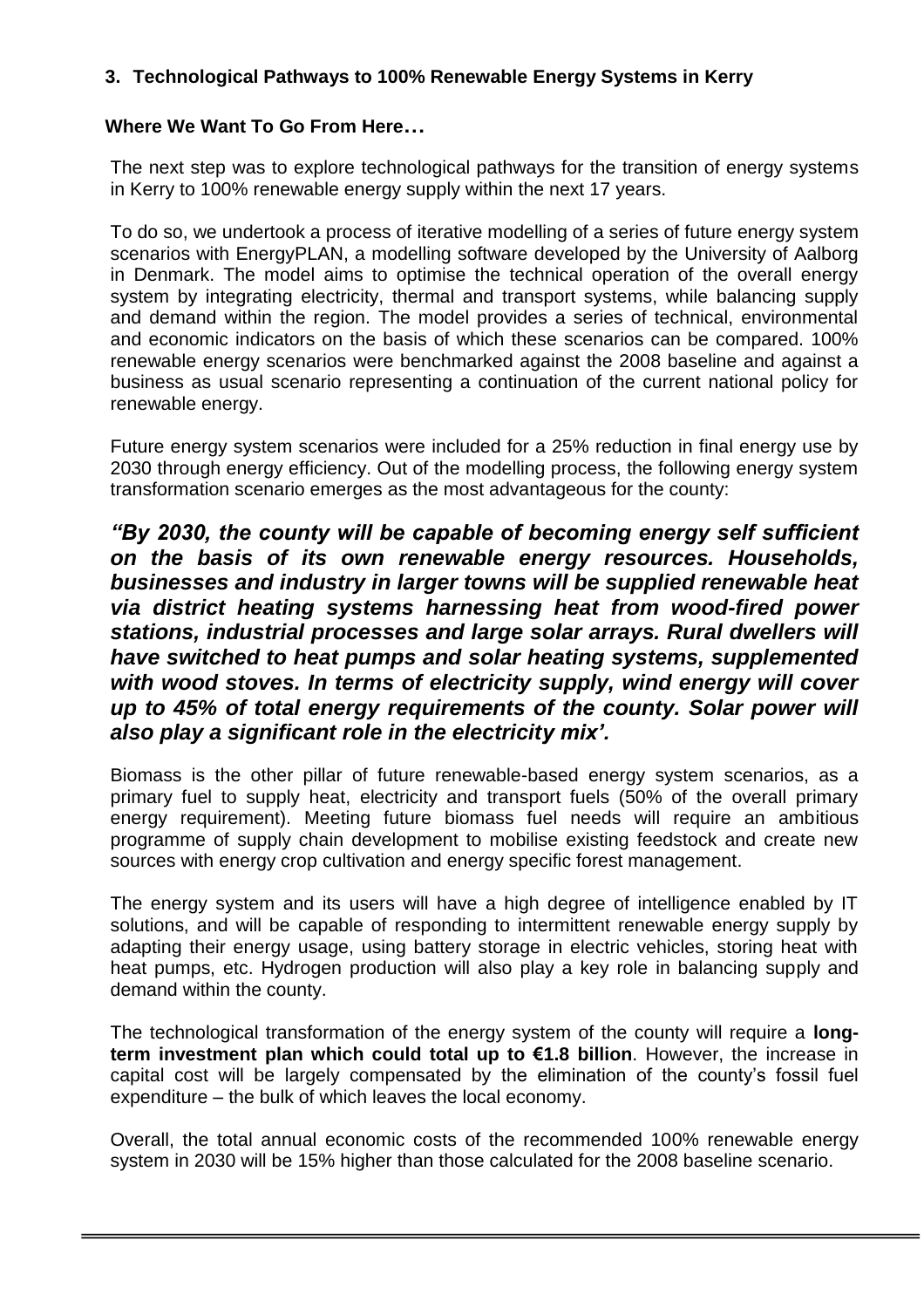In addition, the local production of biomass fuels, the construction, operation and maintenance of the new energy infrastructure will result in the creation of up to **2700 new local jobs** compared to 2008.

Finally, the transition to renewable energy naturally results in CO2 emission reductions totalling **1 million tonnes** per year compared to 2008 emissions, worth potentially **€27 million** per year in carbon credits.

#### **4. Community Participation in the Renewable Energy Transition**

#### **How We Will Make the Transition…**

Our assessment of the barriers and opportunities for community participation in the renewable energy transition indicate that these are intrinsically linked with the centralised and monopolistic nature of the current energy system.

Other challenges and opportunities are inherent as to how community groups are organised, relying for the most part on volunteers, and how they compensate for limited financial resources with social capital. Given the radical transformation of the institutional, policy and infrastructural framework required by the transition, the models of community participation and pathways for the transition are still to be defined in Ireland.

Our recommendation is for community groups to adopt a co-operative business model for renewable energy project development, promoting local ownership and democratic and transparent business principles. The proposed roadmap for renewable Community Energy Cooperatives (**REScoops**) in Kerry articulates a process of capacity building, starting with accessible projects, before tackling larger developments and diversifications into other products and services. Outreach will play an important role in promoting community buy-in and in disseminating the **REScoop** model to other communities in the county.



Community Energy Cooperatives of this type are in use all over Europe, and even exist in other parts of Ireland, most notably in the Aran Islands and in Co. Mayo.

Finally, a review of the wider transition of the county's energy system indicates that it will require a full-scale mobilisation of human resources and capital, driven by a long -term multi-stakeholders partnership.

REScoops and other community groups should be pivotal in this revolution to make sure that local communities take full advantage of the opportunities it will present.